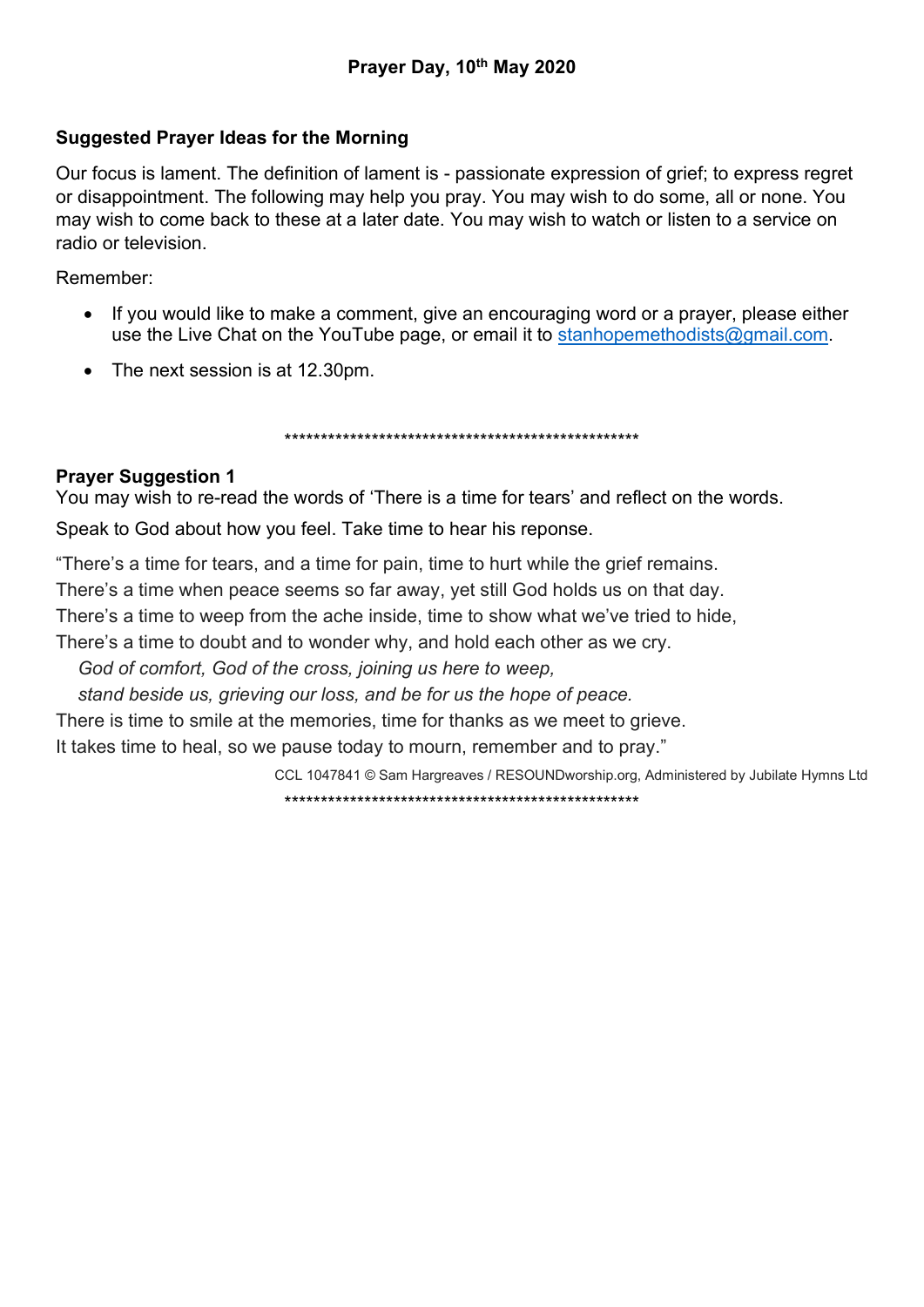#### Prayer Suggestion 2

#### Mary's Lament: John 20:11-18



Spend a few moments in your imagination.

Feel Mary's pain and sadness … things have gone terribly wrong. Why has this happened? In her pain and confusion all she could do was weep.

It's hard to pray in such times but prayers of lament can be so helpful. We live in a broken world where things don't always go right. There are times when we don't know what God is doing and we don't know which way to turn. Bringing before God a prayer of lament can make a difference because God actually changes us during these times. Prayers of lament are a form of worship and faith. We worship God even in the midst of difficulties. Instead of backing away from God in the hard times we face the pain and worship him in it.



The writers of Psalms knew what it was to lament and cry out to God.

Take some time prayerfully to explore some of the following:

Psalm 10, 13, 69, 74, 79. These are by no means the only Psalms of lament. You may want to look at a different one or you may want to write your own Psalm in the light of today's difficult time.

Here is a prayer of Lament taken from Crosswalk.com. You can read and consider this or if you feel able write your own prayer for your situation.

# A Prayer of Lament:

Lord, I know that you are faithful over all things, even the hard, dark times of my life. Help me not back away from you in my time of grief. Help me instead to lean into you and trust you, even when I do not understand your ways. Please keep my head above the waters of anguish and my feet from slipping off the ground of truth. Help me see you in these hard moments and glorify you in my response. In Jesus' Name, Amen.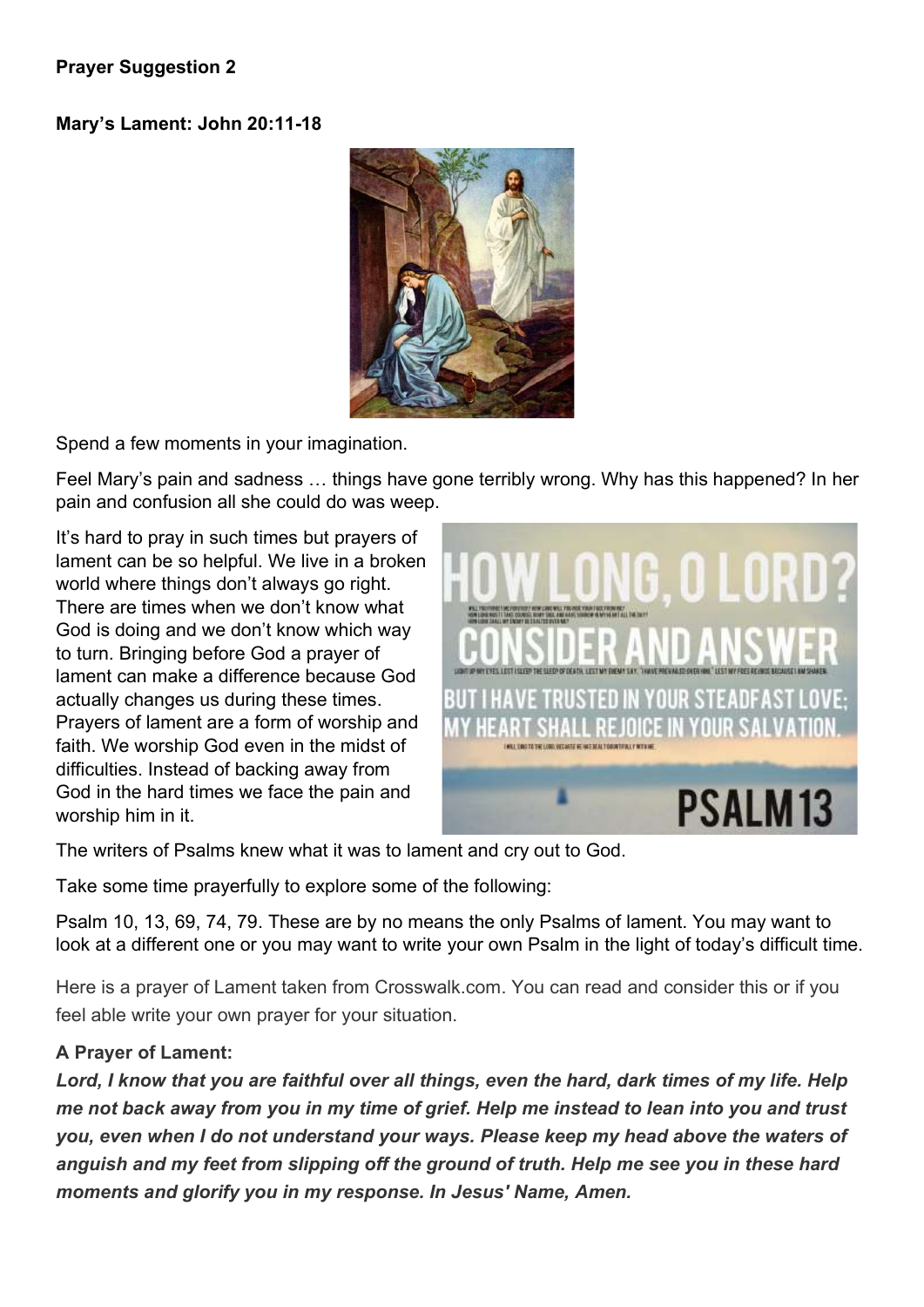Alternately you may want to visit the book of Lamentations. The writer, thought by some to be Jeremiah, expresses the sorrow at the fall of Jerusalem. As you consider this book and its message you may find you are led to prayers of confession and repentance for our world/our country/our communities/ourselves, remembering God's words to Solomon after the dedication of the temple (2 Chronicles 7:11-22). It is hard to think about worship and prayer at times of great sadness or difficulty but there is much in the Bible to show that this is encouraged and modelled – known as prayers of lament they can encourage us.



In the Dark Night of the Soul, bright flows the river of God - St John of the Cross

Ignatian Spirituality refers to times like this as Dark Nights of the Soul, those occasions where it is really hard to see the light.

Reflect on an occasion where you found yourself in such a place – what helped you through these times?

Activity suggestion - go into your garden and find some pieces of wood or twigs, make a cross, write your prayers and lay them at the cross.

\*\*\*\*\*\*\*\*\*\*\*\*\*\*\*\*\*\*\*\*\*\*\*\*\*\*\*\*\*\*\*\*\*\*\*\*\*\*\*\*\*\*\*\*\*\*\*\*\*

# Prayer Suggestion 3

# A Prayer for this Difficult Time

Here's a prayer by Nick Fawcett (devotional/reflective writer) who has allowed this to be used as a free resource to aid reflection, assist prayer and inspire hope.

Nick wrote, "It may help you to find words to articulate some of your thoughts and fears when you're struggling to pray during these dark days of the coronavirus pandemic, reminding you that, however much it may feel like it, you are not alone."

#### Lord, I prayed for the people of Wuhan at the start of this outbreak

Lord, I prayed for the people of Wuhan at the start of this outbreak, asking that the disease would be confined to where it started, limited in its impact, soon be over. But it didn't stay in one place, it wasn't restricted to a few, and it's still going strong, if anything seeming to gather pace. I prayed when coronavirus began to spread that it would be held in check, that measures to control it would be effective, that a pandemic might be avoided, but again I was to be disappointed,